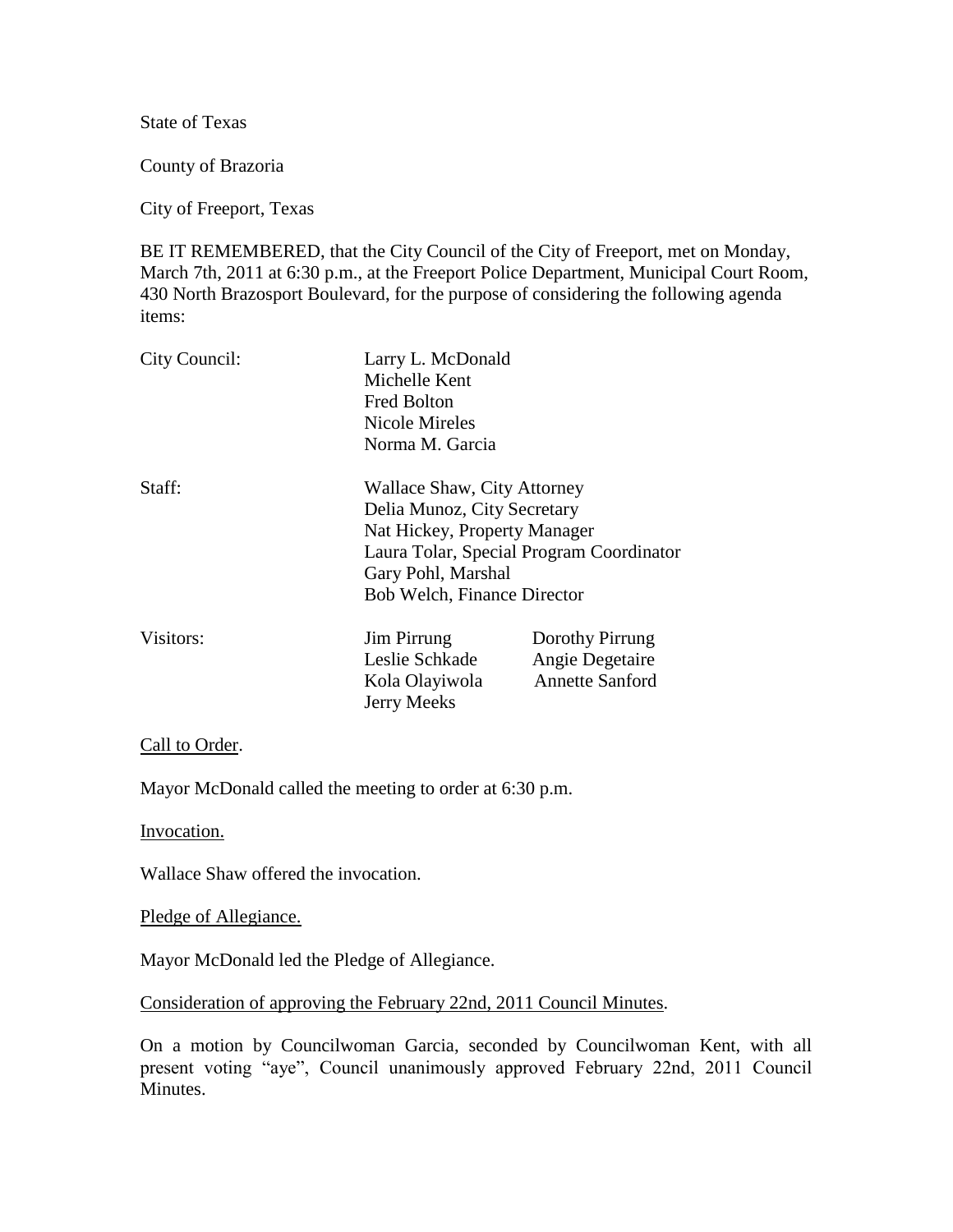## Attending citizens and their business.

There were none.

Consideration of renewing the contracts for the collection of delinquent taxes and for the collection of mowing, demolition  $\&$  paving liens with Perdue Brandon Fielder Collins,  $\&$ Mott, L.L. P.

On a motion by Councilwoman Garcia, seconded by Councilwoman Mireles, with all present voting "aye", Council unanimously approved renewing the contracts for the collection of delinquent taxes and for the collection of mowing, demolition & paving liens with Perdue Brandon Fielder Collins & Mott, L.L. P.

Consideration of approving Ordinance No. 2011-2274, authorizing and imposing an additional collection penalty on delinquent taxes pursuant to Texas Tax Code Section 33.11.

On a motion by Councilwoman Mireles, seconded by Councilwoman Kent, with all present voting "aye", Council unanimously approved Ordinance No. 2011-2274 authorizing and imposing an additional collection penalty on delinquent taxes pursuant to Texas Tax Code Section 33.11.

Consideration of approving Ordinance No. 2011-2275 amending Section 71.21 of the Code of Ordinance to set the speed limit on State Hwy. 332 from the west city limits to the east city limits at 55 mile per hour.

On a motion by Councilwoman Garcia, seconded by Councilwoman Kent, with all present voting "aye", Council unanimously approved Ordinance 2011-2275 amending Section 71.21 of the Code of Ordinance to set the speed limit on State Hwy. 332 from the west city limits to the east city limits at 55 mile per hour.

Consideration of authorizing the Mayor to sign a contract with Mike Sorrell Trucking for the demolition of structures and on asbestos removal from the Gulf Boulevard Motel, 119 S. Gulf Boulevard, Freeport Texas.

On a motion by Councilman Bolton, seconded by Councilwoman Kent, with all present voting 4 to 1, Council approved the Mayor to sign a contract with Mike Sorrell Trucking for the demolition of structures and on asbestos removal from the Gulf Boulevard Motel, 119 South Boulevard, Freeport Texas for the sum of \$35,830.00. Councilwoman Mireles opposed.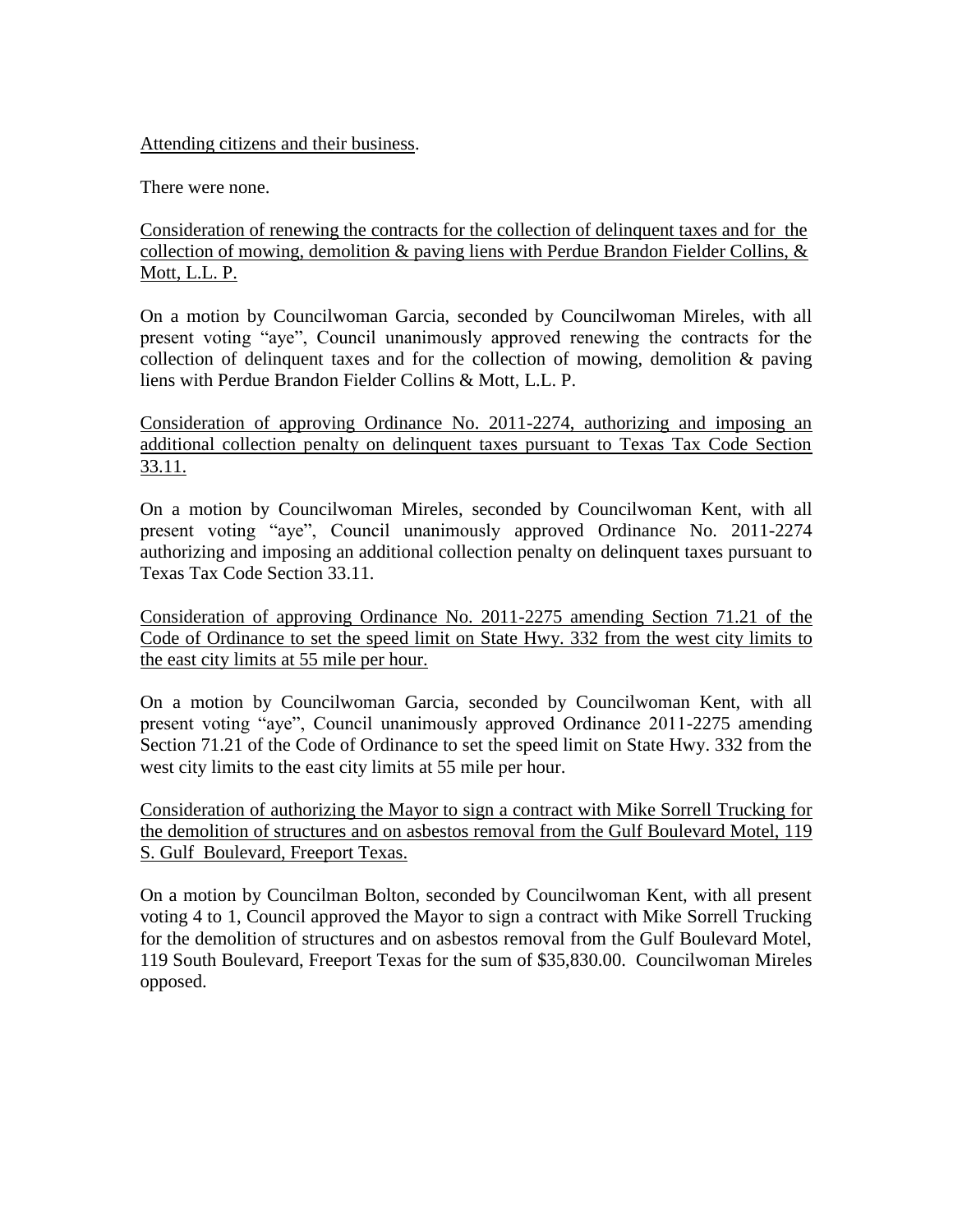Consideration of setting March 21st 2011, as the date to receive bids for the construction of the Freeport Marina Ship Store and ratifying the publication of the Invitation to Bid notice thereof in the Brazosport Facts.

On a motion by Councilwoman Kent, seconded by Mayor McDonald, with all present voting "aye", Council unanimously approved setting March 21st, 2011 as the date to receive bids for the construction of the Freeport Marina Ship Store and ratifying the publication of the Invitation to Bid notice thereof in the Brazosport Facts.

Consideration of approving a residential tax abatement application and setting April 4th, 2011 for a public hearing to consider designating the following described real property located with the corporate boundaries of the City as a reinvestment zone for the purpose of entering into an agreement with the owner(s) thereof granting a tax abatement and instructing the City Attorney to prepare the necessary documents for Christine H. Garfield and Ron Shoup, 502 W. First, Freeport Texas , Block 80, Lot 8, Freeport Townsite, Id No. 4200-0777-000.

On a motion by Councilwoman Garcia, seconded by Councilwoman Kent, with all present voting "aye", Council unanimously approved a residential tax abatement application and setting April 4th, 2011 for a public hearing to consider designating the following described real property located with the corporate boundaries of the City as a reinvestment zone for the purpose of entering into an agreement with the owner(s) thereof granting a tax abatement and instructing the City Attorney to prepare the necessary documents for Christine H. Garfield and Ron Shoup, 502 W. First, Freeport Texas , Block 80, Lot 8, Freeport Townsite, Id No. 4200-0777-000.

## Consideration of approving Resolution No. 2011-2254 nominating and appointing a qualified person to the Planning Commission of the City.

On a motion by Councilwoman Mireles, seconded by Councilwoman Kent, with all present voting "aye", Council unanimously approved Resolution No. 2011-2254 nominating and appointing Jesse Aguilar to the Planning Commission of the City.

Mayor McDonald opened the Work Session at 7:01 p.m.

Work:

Report by Leslie Schkade of Perdue Brandon Fielder Collins & Mott L.L.P concerning the collection report.

Leslie Schkade of Perdue Brandon Fielder Collins & Mott L.L.P reviewed and discussed nine charts of the collection report to the City of Freeport.